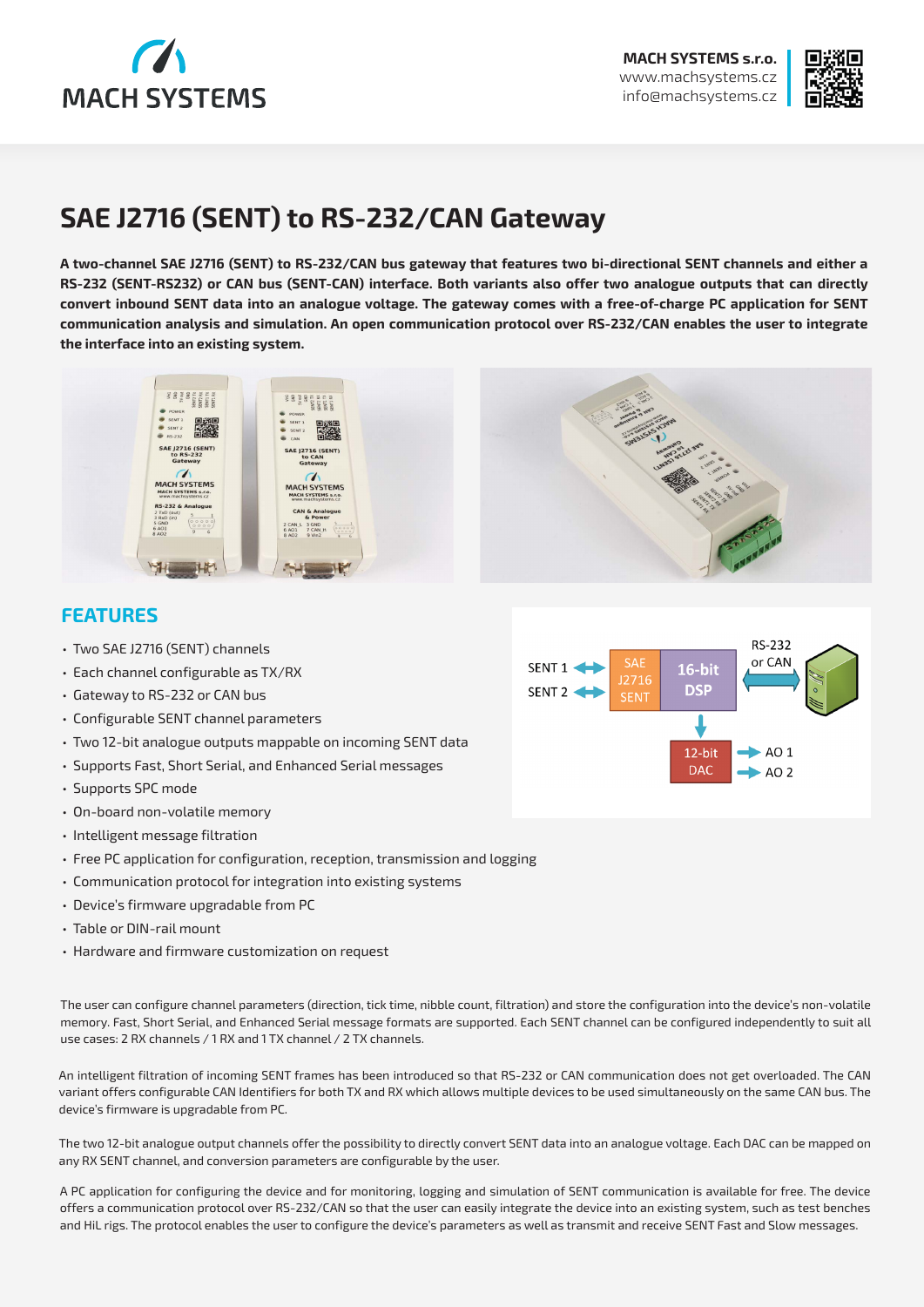



# **TECHNICAL SPECIFICATION**

| <b>SENT</b>           |                                                                       |
|-----------------------|-----------------------------------------------------------------------|
| Channels              | 2x bi-directional SENT channel, each channel configurable as RX or TX |
| Specification         | SAE J2716 (2016), Pause Pulse Support, SPC Mode Support               |
| Tick Time             | $3 - 90$ us                                                           |
| Data Nibbles          | $1 - 6$                                                               |
| Message Format        | Fast, Short Serial, Enhanced Serial                                   |
| RX Message Filtration | No filtration, On change, Skip frames                                 |

#### **ANALOGUE OUTPUTS**

| Channels                | 2x 12-bit DAC                                              |  |
|-------------------------|------------------------------------------------------------|--|
| Voltage Range           | 0 - 4.095 V (internal precise reference)                   |  |
| Mapping                 | Off, SENT1, SENT2                                          |  |
| Configurable Parameters | Start Bit, Bit Length, Multiplier, Offset, Min/Max Voltage |  |

| <b>GENERAL</b>  |                                                                                                                          |
|-----------------|--------------------------------------------------------------------------------------------------------------------------|
| Configuration   | Non-volatile memory for storing configuration of SENT channels and communication parameters                              |
| PC application  | Free-of-charge PC application (Windows) for device configuration, reception and transmission of SENT<br>Fast/Slow frames |
| Firmware        | Upgradable from PC                                                                                                       |
| Microcontroller | 16-hit DSP                                                                                                               |

#### **COMMUNICATION INTERFACE**

| Protocol   | Binary protocol for easy integration                                                                                                 |
|------------|--------------------------------------------------------------------------------------------------------------------------------------|
| SENT-RS232 | RS232: 115200, 8N1                                                                                                                   |
| SENT-CAN   | CAN bus with configurable parameters: Baud Rate, Sample Point, RX/TX CAN Identifiers<br>This allows multiple devices on the same bus |